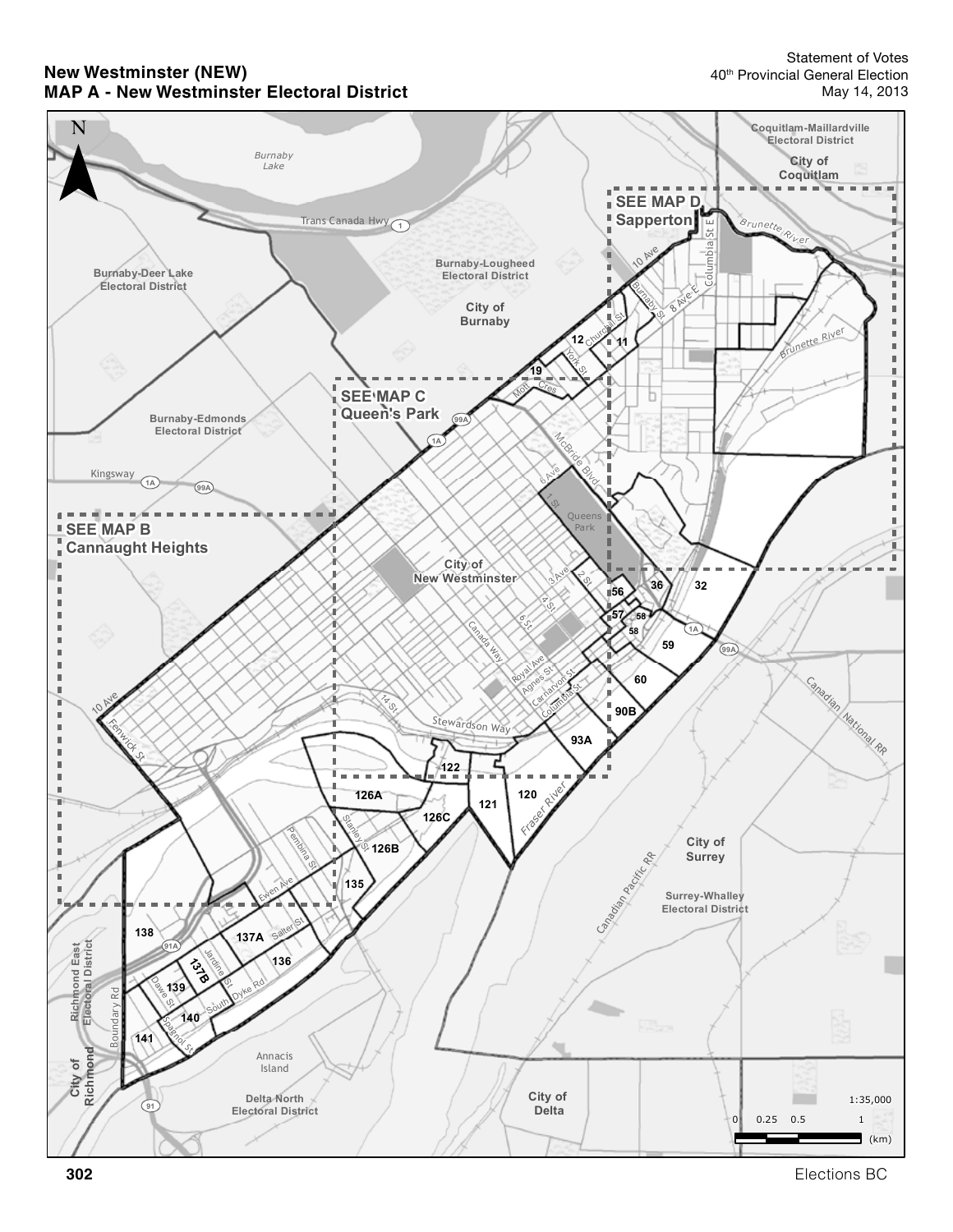Statement of Votes 40th Provincial General Election May 14, 2013

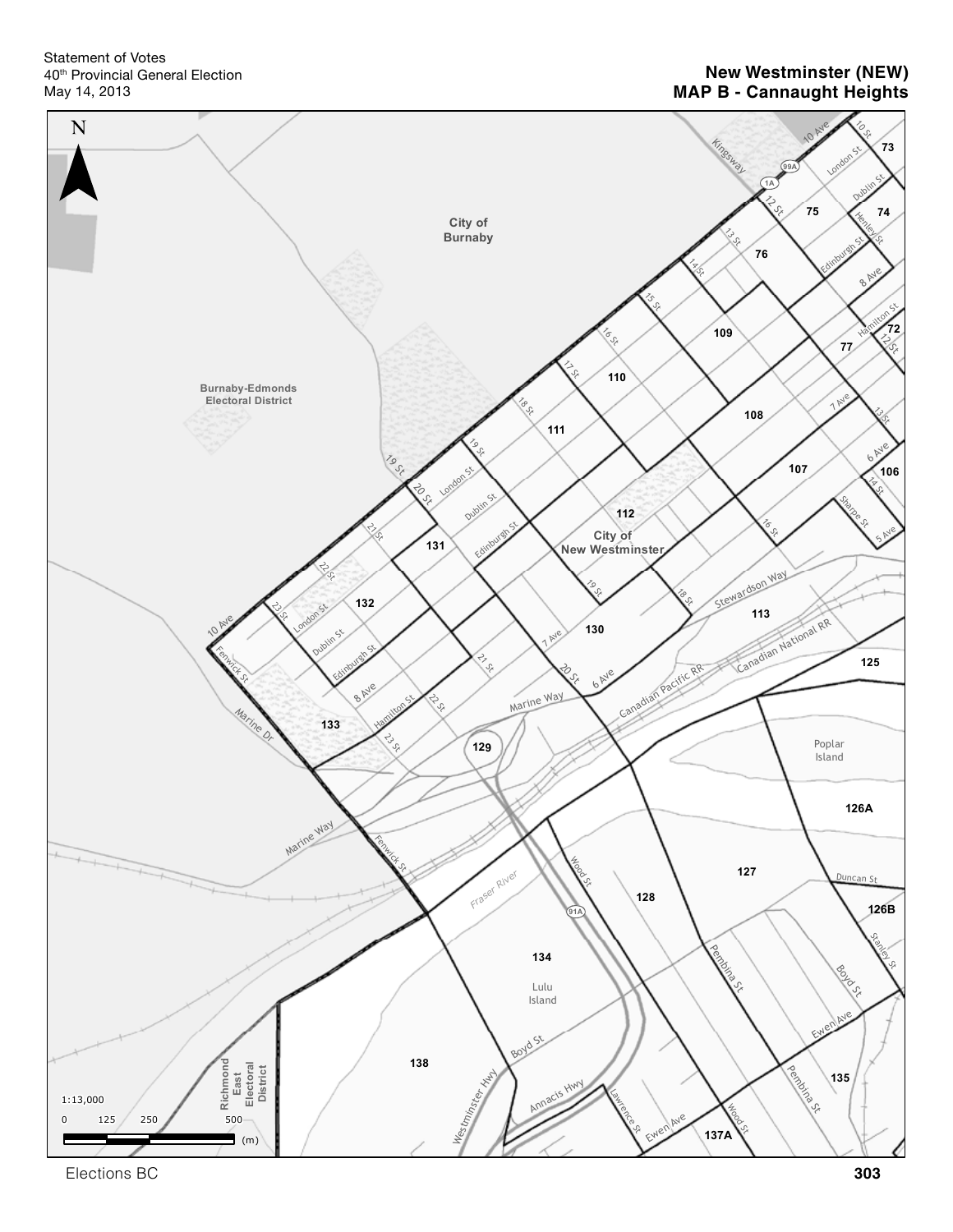**New Westminster (NEW) MAP C - Queen's Park**

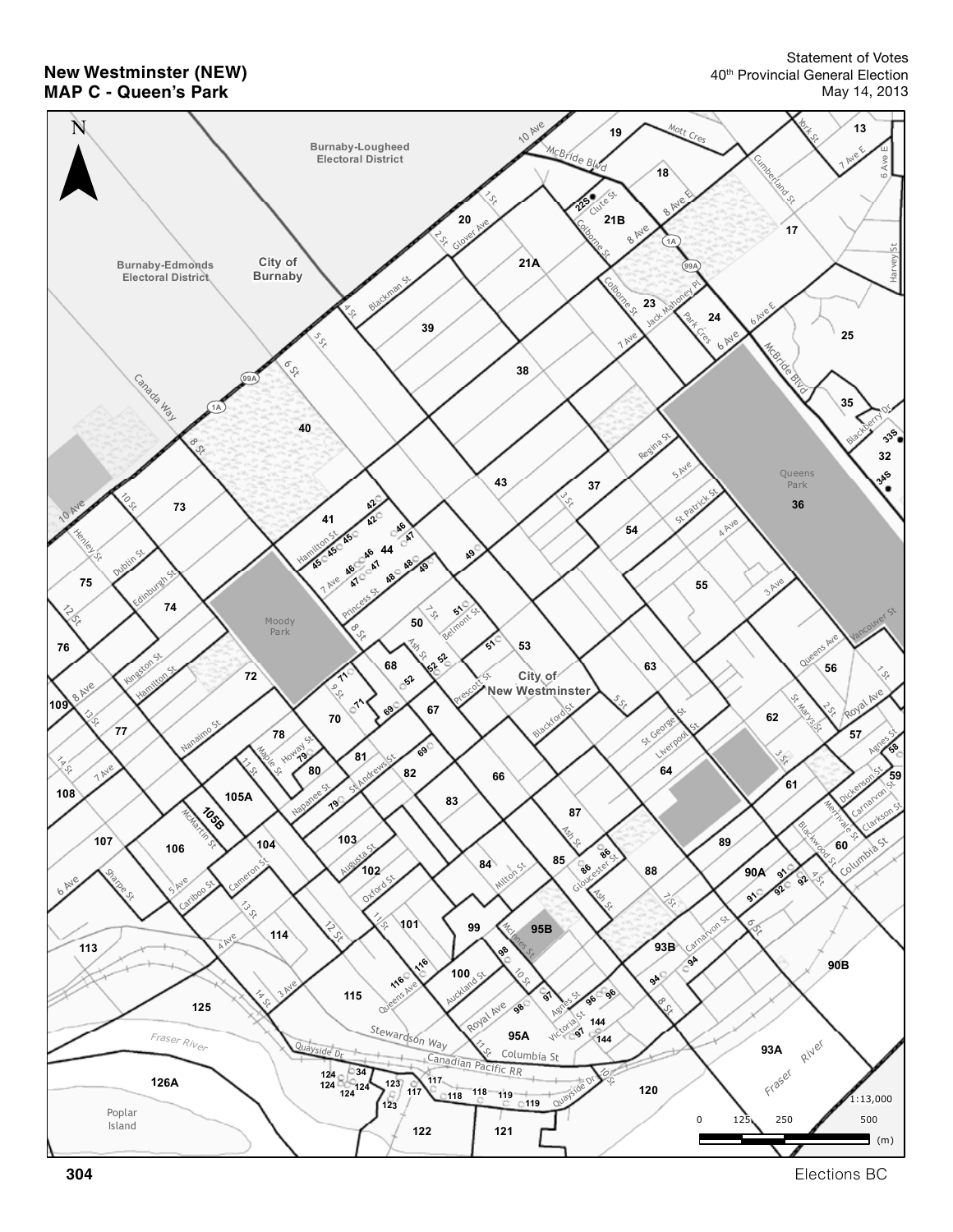Statement of Votes 40th Provincial General Election May 14, 2013

### **New Westminster (NEW) MAP D - Sapperton**



Elections BC **305**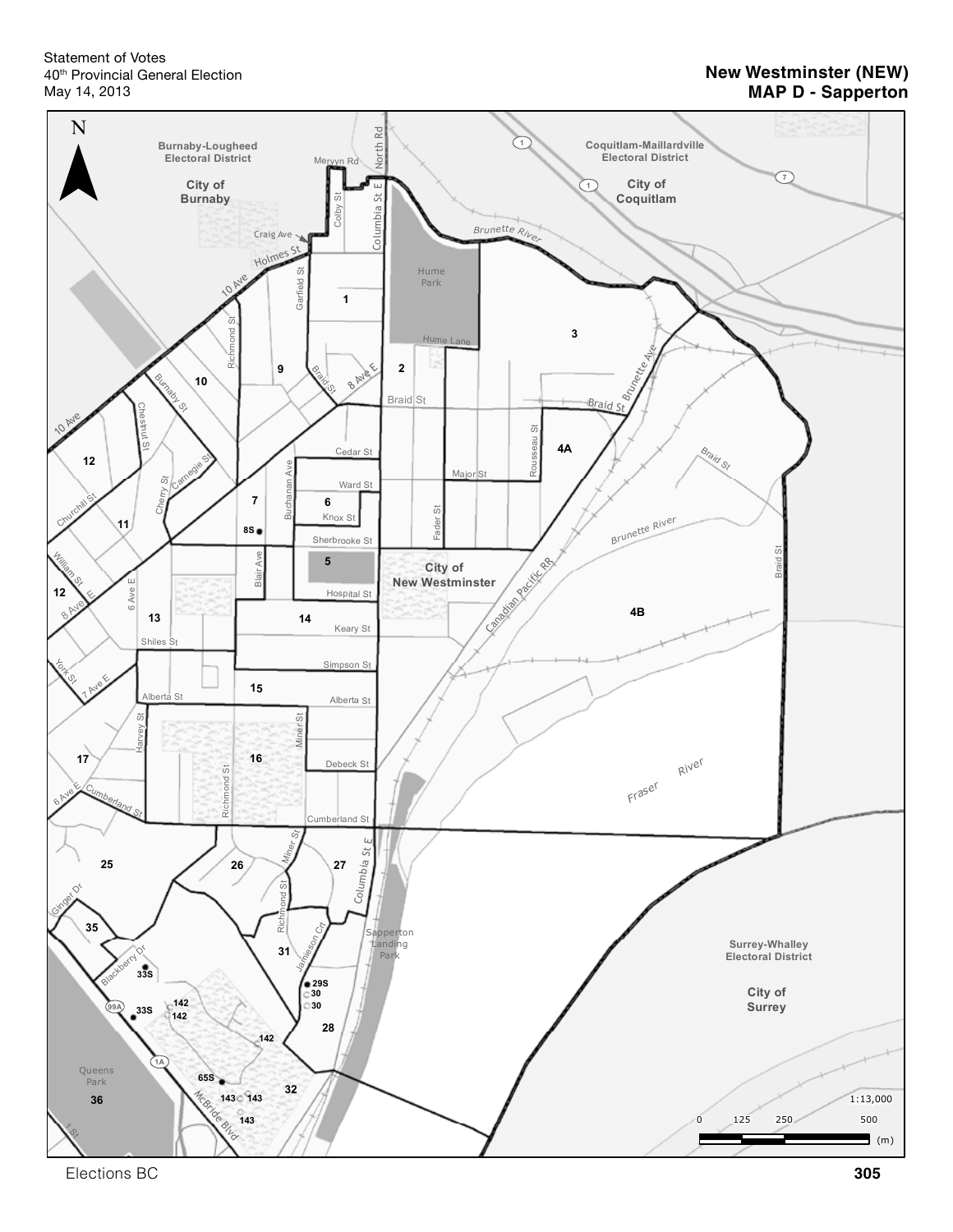|                                      | Hector<br><b>Bremner</b> | James<br>Crosty         | Lewis<br>Clarke<br><b>Dahlby</b> | Judy       | Paul<br>Darcy Forseth | <b>Terry</b><br><b>Douglas</b><br><b>Teather</b> | <b>Total</b><br>valid<br>votes | Rejected<br>ballots     | Registered<br>voters |
|--------------------------------------|--------------------------|-------------------------|----------------------------------|------------|-----------------------|--------------------------------------------------|--------------------------------|-------------------------|----------------------|
|                                      | LIB                      | <b>IND</b>              | LBN                              | <b>NDP</b> | $\mathsf{CP}$         | ${\sf GP}$                                       |                                |                         |                      |
| <b>Advance voting</b>                |                          |                         |                                  |            |                       |                                                  |                                |                         |                      |
| New Westminster Lawn Bowling Club    | 984                      | 126                     | 19                               | 1,784      | 152                   | 242                                              | 3,307                          | 7                       |                      |
| Queensborough Middle School          | 248                      | 14                      | $\overline{\mathbf{c}}$          | 337        | 25                    | 21                                               | 647                            | 5                       |                      |
| Sapperton Pensioners Hall            | 368                      | 58                      | 6                                | 594        | 46                    | 78                                               | 1,150                          | $\overline{\mathbf{c}}$ |                      |
|                                      |                          |                         |                                  |            |                       |                                                  |                                |                         |                      |
| <b>General voting</b><br>Voting area |                          |                         |                                  |            |                       |                                                  |                                |                         |                      |
| 1                                    | 56                       | 4                       | 0                                | 77         | 6                     | 14                                               | 157                            | 1                       | 348                  |
| 2                                    | 41                       | 7                       | 1                                | 89         | 5                     | 15                                               | 158                            | 1                       | 353                  |
| 3                                    | 38                       | $10$                    | $\overline{\mathbf{c}}$          | 64         | 6                     | $16$                                             | 136                            | 0                       | 272                  |
| 4A                                   | 24                       | 3                       | 1                                | 54         | 4                     | 11                                               | 97                             | 0                       | 211                  |
| $4\mathsf{B}$                        | 51                       | 5                       | 2                                | 66         | 6                     | 14                                               | 144                            | 0                       | 407                  |
| 5                                    | 33                       | $\overline{4}$          | $\overline{2}$                   | 68         | 4                     | $20\,$                                           | 131                            | 0                       | 340                  |
| 6                                    | 32                       | 8                       | 1                                | 76         | 7                     | $18$                                             | 142                            | 1                       | 405                  |
| 7                                    | 48                       | 7                       | 0                                | 62         | 3                     | 11                                               | 131                            | 1                       | 331                  |
| 8S *1                                | $\overline{a}$           |                         | $\overline{a}$                   | ÷,         | ÷,                    | $\blacksquare$                                   |                                |                         | 57                   |
| 9                                    | 55                       | 3                       | $\overline{\mathbf{c}}$          | 73         | $10$                  | $10$                                             | 153                            | 1                       | 343                  |
| 10                                   | 51                       | 11                      | 0                                | 66         | 13                    | $\,6\,$                                          | 147                            | 0                       | 314                  |
| 11                                   | 59                       | 7                       | 0                                | 73         | 18                    | 12                                               | 169                            | $\overline{\mathbf{c}}$ | 330                  |
| 12                                   | 84                       | 12                      | 1                                | 77         | $20\,$                | 10                                               | 204                            | 1                       | 342                  |
| 13                                   | 58                       | $\overline{\mathbf{c}}$ | 0                                | 57         | $10$                  | 14                                               | 141                            | 0                       | 366                  |
| 14                                   | 31                       | 8                       | 1                                | 69         | 4                     | 15                                               | 128                            | 1                       | 403                  |
| 15                                   | 66                       | 11                      | $\overline{c}$                   | 82         | 3                     | 17                                               | 181                            | 0                       | 378                  |
| $16\,$                               | 33                       | 3                       | 2                                | 74         | 7                     | 15                                               | 134                            | 0                       | 306                  |
| 17                                   | 67                       | 3                       | 1                                | 79         | 12                    | 10                                               | 172                            | 0                       | 377                  |
| 18                                   | 45                       | $\overline{\mathbf{c}}$ | 1                                | 49         | 4                     | 9                                                | 110                            | 0                       | 346                  |
| 19                                   | 98                       | $10$                    | 0                                | 52         | 14                    | 8                                                | 182                            | 0                       | 332                  |
| $20\,$                               | 34                       | $\sqrt{2}$              | $\mathbf{1}$                     | 60         | 9                     | 8                                                | 114                            | 0                       | 273                  |
| 21A<br>21B                           | 19<br>38                 | 4<br>1                  | 2<br>$\overline{c}$              | 42<br>88   | 5<br>15               | 6<br>7                                           | 78<br>151                      | 1                       | 172<br>291           |
| 22S *1                               | 18                       | 0                       | 1                                | 11         | 1                     | 3                                                | 34                             | 3<br>3                  | 72                   |
| 23                                   | 52                       | 8                       | 1                                | 89         | 11                    | 19                                               | 180                            | 0                       | 360                  |
| 24                                   | 63                       | 9                       | $\overline{c}$                   | 96         | $\boldsymbol{7}$      | 22                                               | 199                            | 3                       | 382                  |
| 25                                   | 75                       | 8                       | 1                                | $71$       | 9                     | 12                                               | 176                            | 0                       | 415                  |
| 26                                   | 99                       | 6                       | 0                                | 45         | 8                     | 13                                               | 171                            | 0                       | 296                  |
| 27                                   | 75                       | $10$                    | 2                                | 95         | 12                    | 25                                               | 219                            | 1                       | 424                  |
| 28                                   | 33                       | 4                       | 0                                | 25         | 4                     | 8                                                | 74                             | 0                       | 145                  |
| <b>29S</b>                           | 13                       | $\overline{c}$          | 0                                | 16         | $\overline{7}$        | $\overline{2}$                                   | 40                             | 1                       | 82                   |
| $30\,$                               | 84                       | 8                       | 3                                | 67         | 8                     | 14                                               | 184                            | 0                       | 328                  |
| 31                                   | 36                       | 5                       | 0                                | 26         | 3                     | $\sqrt{3}$                                       | 73                             | 0                       | 151                  |
| 32                                   | 78                       | 8                       | 1                                | 74         | 7                     | 12                                               | 180                            |                         | 506                  |
| 33S                                  | 9                        | $\overline{\mathbf{c}}$ | 5                                | 33         | $\overline{7}$        | $\mathbf 5$                                      | 61                             | 1                       | 152                  |
| 34                                   | $48$                     | $\mathbf 5$             | 0                                | 38         | $\overline{7}$        | $\,6\,$                                          | 104                            | 0                       | 277                  |
| $35\,$                               | 27                       | 5                       | 1.                               | 55         | 4                     | 10                                               | 102                            | 0                       | 356                  |
| 36                                   | 25                       | 3                       | 0                                | 33         | 3                     | 13                                               | $77$                           | 2                       | 226                  |
| $37\,$                               | 60                       | $10$                    | 0                                | $70$       | 9                     | 15                                               | 164                            | 0                       | 367                  |
| 38                                   | 54                       | 11                      | 2                                | 103        | 9                     | $19$                                             | 198                            | $\overline{\mathbf{c}}$ | 367                  |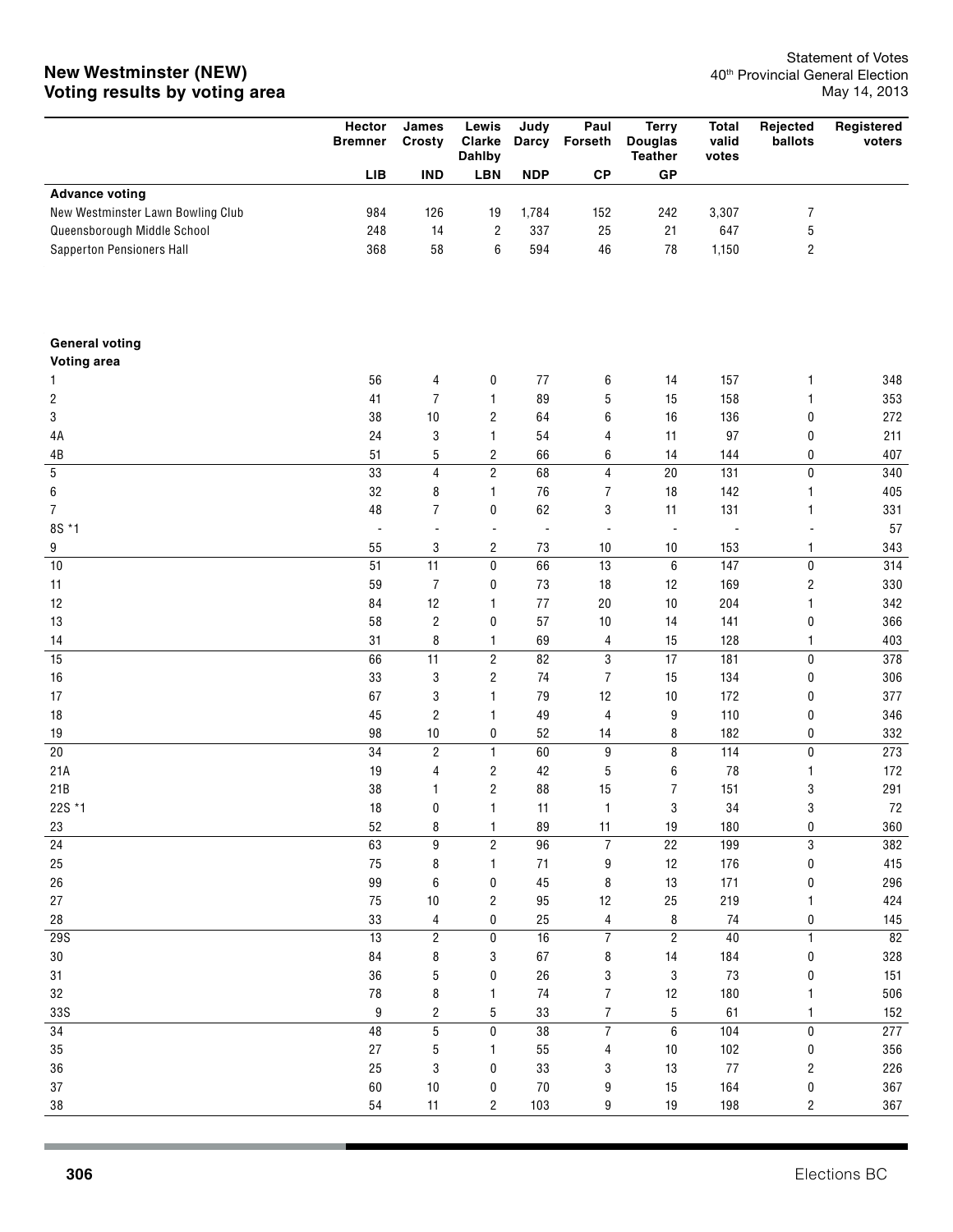|                         | Hector<br><b>Bremner</b> | James<br>Crosty         | Lewis<br><b>Clarke</b><br>Dahlby | Judy            | Paul<br>Darcy Forseth        | <b>Terry</b><br><b>Douglas</b><br><b>Teather</b> | <b>Total</b><br>valid<br>votes | Rejected<br>ballots     | Registered<br>voters |
|-------------------------|--------------------------|-------------------------|----------------------------------|-----------------|------------------------------|--------------------------------------------------|--------------------------------|-------------------------|----------------------|
| Voting area (continued) | LIB                      | <b>IND</b>              | <b>LBN</b>                       | <b>NDP</b>      | ${\bf CP}$                   | GP                                               |                                |                         |                      |
| 39                      | 49                       | $\overline{7}$          | $\overline{2}$                   | 89              | $\overline{4}$               | 13                                               | 164                            | $\pmb{0}$               | 368                  |
| $40\,$                  | 63                       | 4                       | $\pmb{0}$                        | 64              | 21                           | $18$                                             | 170                            | $\mathbf{1}$            | 404                  |
| 41                      | 45                       | $\overline{7}$          | $\mathbf{1}$                     | 75              | 8                            | 15                                               | 151                            | 0                       | 379                  |
| 42                      | 47                       | 0                       | 1                                | 31              | 1                            | $\boldsymbol{7}$                                 | 87                             | $\pmb{0}$               | 283                  |
| 43                      | $72\,$                   | 2                       | $\mathbf{1}$                     | 95              | 3                            | 13                                               | 186                            | 0                       | 366                  |
| 44                      | 31                       | $\mathbf{1}$            | 0                                | 38              | $\mathbf{1}$                 | 5                                                | 76                             | $\pmb{0}$               | 268                  |
| 45                      | 60                       | 4                       | 0                                | 43              | $10$                         | 6                                                | 123                            | 0                       | 352                  |
| 46                      | 25                       | $\bf{0}$                | 0                                | 37              | $\sqrt{5}$                   | 5                                                | 72                             | 0                       | 278                  |
| 47                      | 48                       | 7                       | 0                                | $40\,$          | 8                            | 6                                                | 109                            | $\sqrt{2}$              | 284                  |
| 48                      | 68                       | 6                       | $\overline{c}$                   | 57              | $\overline{7}$               | 6                                                | 146                            | 0                       | 356                  |
| 49                      | 24                       | 3                       | 0                                | 31              | 8                            | $\overline{c}$                                   | 68                             | $\mathbf{1}$            | 283                  |
| 50                      | 33                       | 6                       | $\overline{c}$                   | 51              | 6                            | 12                                               | 110                            | 0                       | 298                  |
| 51                      | 52                       | 2                       | $\mathbf{0}$                     | 61              | 13                           | 6                                                | 134                            | 1                       | 314                  |
| 52                      | 25                       | 3                       | $\mathbf{1}$                     | 63              | $\mathbf 5$                  | 11                                               | 108                            | 1                       | 309                  |
| 53                      | 35                       | 4                       | $\mathbf{1}$                     | 42              | 8                            | $\overline{7}$                                   | 97                             | $\pmb{0}$               | 297                  |
| 54                      | 87                       | 6                       | $\mathbf 0$                      | $\overline{70}$ | $\overline{7}$               | 19                                               | 189                            | $\pmb{0}$               | 359                  |
| 55                      | 93                       | 6                       | $\mathbf{1}$                     | 71              | 4                            | 9                                                | 184                            | 1                       | 334                  |
| 56                      | 52                       | 3                       | 3                                | 58              | 8                            | 18                                               | 142                            | 0                       | 331                  |
| 57                      | 20<br>12                 | 5                       | 0                                | 49              | 1                            | 8                                                | 83<br>55                       | $\overline{c}$          | 274<br>203           |
| 58<br>59                | 33                       | 1<br>$\overline{7}$     | $\bf{0}$<br>3                    | 31<br>75        | $\overline{\mathbf{c}}$<br>3 | 9<br>13                                          | 134                            | 0<br>$\pmb{0}$          | 323                  |
| 60                      | 39                       | 4                       | 3                                | 71              | 4                            | 11                                               | 132                            | 0                       | 302                  |
| 61                      | 18                       | 4                       | 0                                | 50              | 6                            | 12                                               | $90\,$                         | $\bf{0}$                | 290                  |
| 62                      | 54                       | 6                       | 0                                | 80              | 5                            | 19                                               | 164                            | $\bf{0}$                | 320                  |
| 63                      | 60                       | $\overline{7}$          | 0                                | 50              | 5                            | 9                                                | 131                            | 0                       | 282                  |
| 64                      | 38                       | $\overline{7}$          | $\mathbf{1}$                     | 86              | $\overline{4}$               | 8                                                | 144                            | $\mathbf{1}$            | 330                  |
| 65S                     | 12                       | 0                       | 0                                | 21              | 2                            | $\overline{\mathbf{c}}$                          | 37                             | 0                       | 55                   |
| 66                      | 24                       | 3                       | 0                                | 54              | 4                            | 15                                               | 100                            | 1                       | 346                  |
| 67                      | $10$                     | 2                       | $\mathbf{1}$                     | 35              | 2                            | $\overline{\mathbf{c}}$                          | 52                             | 1                       | 270                  |
| 68                      | 23                       | 3                       | 0                                | 51              | 6                            | 6                                                | 89                             | $\pmb{0}$               | 300                  |
| 69                      | 9                        | $\overline{2}$          | $\mathbf 0$                      | 33              | 9                            | 3                                                | 56                             | $\pmb{0}$               | 199                  |
| $70\,$                  | 15                       | 7                       | $\mathbf{1}$                     | 45              | 3                            | 12                                               | 83                             | 1                       | 359                  |
| 71                      | 26                       | 1                       | 0                                | 34              | 4                            | 4                                                | 69                             |                         | 242                  |
| 72                      | 29                       | 5                       | $\mathbf{0}$                     | 47              | $\overline{2}$               | 15                                               | 98                             | $\mathbf{0}$            | 294                  |
| 73                      | 39                       | 5                       | 2                                | 71              | 10                           | 11                                               | 138                            | 1                       | 342                  |
| $\overline{74}$         | 42                       | $\overline{\mathbf{c}}$ | $\overline{4}$                   | 60              | 6                            | 3                                                | 117                            | 0                       | 289                  |
| 75                      | $37\,$                   | 6                       | 0                                | 62              | 6                            | 8                                                | 119                            | 1                       | 282                  |
| 76                      | 31                       | 3                       | 0                                | 63              | 9                            | 9                                                | 115                            | 0                       | 316                  |
| 77                      | $34\,$                   | $10\,$                  | 1                                | 58              | 3                            | 4                                                | 110                            | 0                       | 319                  |
| 78                      | 18                       | $\mathbf 5$             | 4                                | 55              | 4                            | 11                                               | 97                             | 0                       | 370                  |
| 79                      | 15                       | 3                       | $\mathbf{1}$                     | 23              | $\overline{4}$               | $10\,$                                           | 56                             | $\pmb{0}$               | 158                  |
| 80                      | 19                       | $\overline{7}$          | 0                                | $36\,$          | 4                            | 6                                                | $72\,$                         | $\overline{\mathbf{c}}$ | 238                  |
| 81                      | 23                       | 9                       | 1                                | 67              | 4                            | 19                                               | 123                            | 1                       | 323                  |
| 82                      | 27                       | 2                       | 0                                | 62              | 4                            | 23                                               | 118                            | $\overline{\mathbf{c}}$ | 303                  |
| 83                      | $37\,$                   | 4                       | 3                                | 58              | 17                           | 13                                               | 132                            | 1                       | 319                  |
| 84                      | 29                       | $\overline{c}$          | $\mathbf{1}$                     | 56              | $\sqrt{3}$                   | 16                                               | 107                            | $\pmb{0}$               | 337                  |
| 85                      | 17                       | 0                       | 0                                | 53              | 9                            | 13                                               | 92                             | 1                       | 268                  |
| $86\,$                  | $20\,$                   | 0                       | 1                                | $40\,$          | 7                            | 11                                               | 79                             | 0                       | 222                  |
| $87\,$                  | 27                       | 9                       | 2                                | 60              | 5                            | $10$                                             | 113                            | 0                       | 324                  |
| 88                      | $48\,$                   | 5                       | 2                                | 86              | $\overline{c}$               | 14                                               | 157                            | 3                       | 391                  |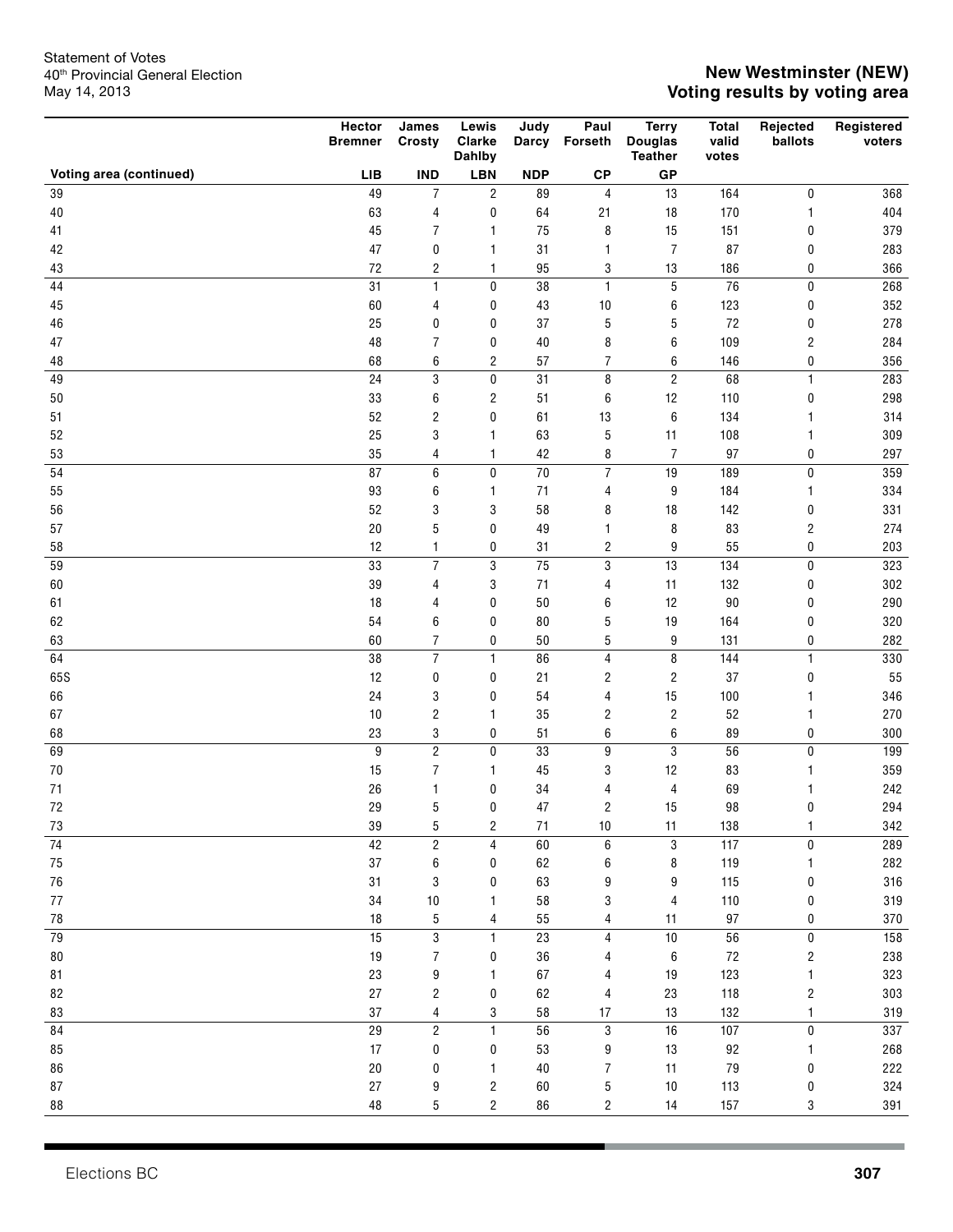|                         | Hector<br><b>Bremner</b> | James<br>Crosty                           | Lewis<br>Clarke<br>Dahlby | Judy       | Paul<br>Darcy Forseth     | <b>Terry</b><br><b>Douglas</b><br><b>Teather</b> | <b>Total</b><br>valid<br>votes | Rejected<br>ballots    | Registered<br>voters |
|-------------------------|--------------------------|-------------------------------------------|---------------------------|------------|---------------------------|--------------------------------------------------|--------------------------------|------------------------|----------------------|
| Voting area (continued) | <b>LIB</b>               | <b>IND</b>                                | <b>LBN</b>                | <b>NDP</b> | ${\bf CP}$                | GP                                               |                                |                        |                      |
| 89                      | 22                       | $\overline{c}$                            | $\mathbf{1}$              | 36         | $\overline{\mathbf{c}}$   | 9                                                | $72\,$                         | 0                      | 264                  |
| 90A                     | 15                       | $\overline{4}$                            | $\bf{0}$                  | 52         | $\boldsymbol{7}$          | 12                                               | $90\,$                         | 0                      | 213                  |
| 90B                     | 47                       | 3                                         | 1                         | 56         | 3                         | 23                                               | 133                            | 0                      | 307                  |
| 91                      | 16                       | $\overline{\mathbf{c}}$                   | 0                         | $40\,$     | 5                         | $\overline{7}$                                   | $70\,$                         | 1                      | 162                  |
| 92                      | 56                       | $\overline{\mathbf{c}}$                   | $\mathbf{1}$              | 65         | 5                         | 10                                               | 139                            | 1                      | 277                  |
| 93A                     | 22                       | $\mathbf{1}$                              | 0                         | 22         | 4                         | 9                                                | 58                             | 0                      | 241                  |
| 93B                     | 32                       | 6                                         | 0                         | 32         | 3                         | 9                                                | 82                             | 0                      | 293                  |
| 94                      | $10\,$                   | 1                                         | 2                         | 27         | 4                         | 4                                                | 48                             | 0                      | 163                  |
| 95A                     | 29                       | 1                                         | $\mathbf{1}$              | 31         | 1                         | $10$                                             | 73                             | 0                      | 216                  |
| 95B                     | 34                       | 6                                         | $\mathbf{1}$              | 61         | 6                         | 20                                               | 128                            | $\mathbf{1}$           | 454                  |
| 96                      | 27                       | $\mathbf{1}$                              | $\mathbf{1}$              | 24         | $\ensuremath{\mathsf{3}}$ | 3                                                | 59                             | 0                      | 233                  |
| 97                      | $18$                     | $\overline{\mathbf{c}}$                   | 0                         | 25         | 3                         | $10$                                             | 58                             | 0                      | 199                  |
| 98                      | 34                       | $\overline{\mathbf{c}}$                   | 1                         | 29         | $\sqrt{2}$                | $\boldsymbol{7}$                                 | 75                             | 0                      | 272                  |
| 99                      | 27                       | 5                                         | 0                         | 52         | $\sqrt{5}$                | 12                                               | 101                            | 0                      | 318                  |
| 100                     | 38                       | 4                                         | 0                         | 65         | 6                         | 16                                               | 129                            | $\mathbf{1}$           | 346                  |
| 101                     | 22                       | $\overline{7}$                            | $\mathbf{1}$              | 69         | 8                         | 20                                               | 127                            | $\overline{2}$         | $\overline{371}$     |
| 102                     | 25                       | 3                                         | $\bf{0}$                  | 50         | 4                         | 16                                               | 98                             | $\sqrt{2}$             | 309                  |
| 103                     | 41                       | 1                                         | $\overline{\mathbf{c}}$   | 76         | 5                         | 10                                               | 135                            | $\pmb{0}$              | 348                  |
| 104                     | 30                       | 6                                         | $\overline{\mathbf{c}}$   | 62         | 3                         | 13                                               | 116                            | $\pmb{0}$              | 341                  |
| 105A                    | 37                       | $\overline{\mathbf{c}}$                   | 0                         | 59         | $\mathbf 5$               | $\overline{7}$                                   | 110                            | $\pmb{0}$              | 303                  |
| 105B                    | 15                       | $\mathbf{1}$                              | $\overline{2}$            | 20         | 5                         | 3                                                | $46\,$                         | $\pmb{0}$              | $\overline{149}$     |
| 106                     | 27                       | 1                                         | 0                         | 72         | 3                         | $10$                                             | 113                            | $\pmb{0}$              | 324                  |
| 107                     | 49                       | 5                                         | 0                         | 77         | 5                         | 15                                               | 151                            | 1                      | 346                  |
| 108                     | 65                       | 5                                         | $\overline{2}$            | 85         | 6                         | $\overline{7}$                                   | 170                            | $\mathbf{1}$           | 320                  |
| 109<br>110              | 46<br>89                 | $\overline{\mathbf{c}}$<br>$\overline{7}$ | $\mathbf{1}$<br>0         | 82<br>92   | 8<br>12                   | 17<br>17                                         | 156<br>217                     | $\pmb{0}$<br>$\pmb{0}$ | 328<br>339           |
| 111                     | 79                       | 2                                         | 1                         | 92         | 9                         | 12                                               | 195                            | $\mathbf{1}$           | 343                  |
| 112                     | 70                       | 6                                         | $\overline{2}$            | 102        | 6                         | $10$                                             | 196                            | $\bf{0}$               | 359                  |
| 113                     | 39                       | 4                                         | $\mathbf{1}$              | 77         | 3                         | 12                                               | 136                            | $\pmb{0}$              | 360                  |
| 114                     | 29                       | 5                                         | $\mathbf{1}$              | $50\,$     | $\overline{\mathbf{c}}$   | 6                                                | 93                             | 0                      | 329                  |
| 115                     | 32                       | 9                                         | $\mathbf{1}$              | 51         | 5                         | 4                                                | 102                            | $\pmb{0}$              | 381                  |
| 116                     | 15                       | 1                                         | 0                         | 38         | 6                         | 4                                                | 64                             | $\pmb{0}$              | 218                  |
| 117                     | 43                       | 16                                        | 1                         | 48         | $\overline{7}$            | 9                                                | 124                            | 0                      | 333                  |
| 118                     | $75\,$                   | 12                                        | 1                         | $\bf 44$   | $16$                      | 5                                                | 153                            | 1                      | 336                  |
| 119                     | 60                       | 12                                        | 2                         | 44         | 4                         | $10$                                             | 132                            | 0                      | 306                  |
| 120                     | $73\,$                   | 17                                        | $\mathbf{1}$              | 68         | 14                        | 8                                                | 181                            | $\pmb{0}$              | 329                  |
| 121                     | $30\,$                   | 25                                        | 1                         | 65         | 4                         | 16                                               | 141                            | 0                      | 227                  |
| 122                     | 94                       | 15                                        | $\mathbf{1}$              | $72\,$     | 7                         | 16                                               | 205                            |                        | 413                  |
| 123                     | 62                       | 4                                         | 0                         | 57         | 9                         | $\overline{4}$                                   | 136                            |                        | 352                  |
| 124                     | 52                       | 6                                         | 0                         | 51         | 1                         | 21                                               | 131                            | 0                      | 351                  |
| 125                     | 47                       | 10                                        | $\mathbf{1}$              | 48         | $\mathbf 3$               | 15                                               | 124                            | $\pmb{0}$              | 258                  |
| 126A                    | $44\,$                   | 3                                         | 0                         | 38         | 6                         | $10$                                             | 101                            | $\pmb{0}$              | 214                  |
| 126B                    | 55                       | 3                                         | 1                         | 32         | 3                         | $\mathbf 5$                                      | 99                             | $\sqrt{2}$             | 231                  |
| <b>126C</b>             | $90\,$                   | 6                                         | 0                         | 48         | 8                         | $16\,$                                           | 168                            |                        | 444                  |
| 127                     | 51                       | 1                                         | 0                         | 48         | 3                         | 3                                                | 106                            | 0                      | 307                  |
| 128                     | 25                       | $\pmb{0}$                                 | $\overline{c}$            | 51         | $\mathbf 3$               | $\overline{4}$                                   | 85                             | $\mathbf{1}$           | 255                  |
| 129                     | $\bf 44$                 | 8                                         | 0                         | 68         | 5                         | 15                                               | 140                            | 0                      | 333                  |
| 130                     | $\sqrt{45}$              | 6                                         | 0                         | 88         | 5                         | 11                                               | 155                            | 0                      | 298                  |
| 131                     | 62                       | 6                                         | 0                         | 98         | 8                         | $10$                                             | 184                            | 0                      | 322                  |
| 132                     | 55                       | 6                                         | 0                         | 113        | 6                         | $\boldsymbol{7}$                                 | 187                            | 1                      | 358                  |